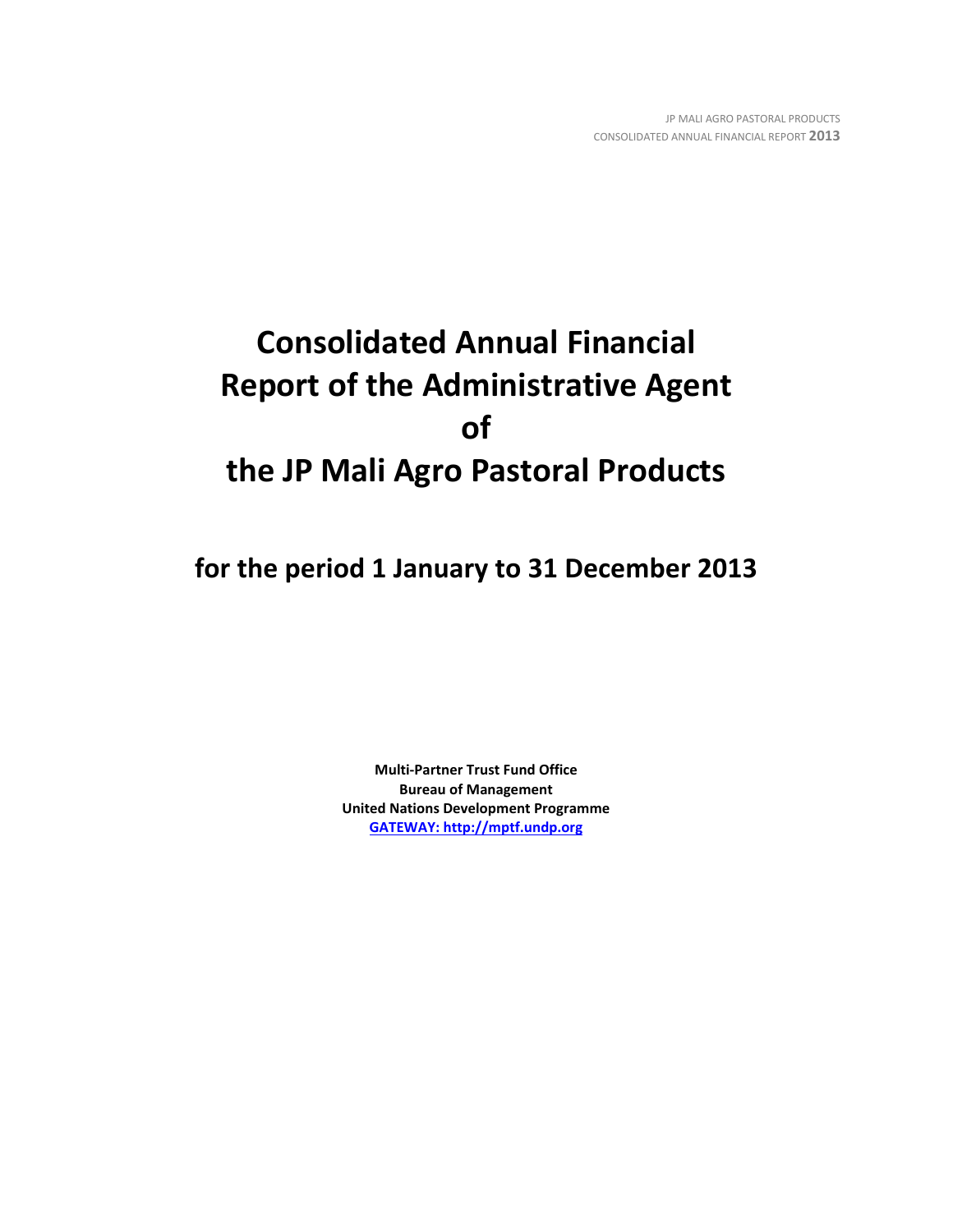JP MALI AGRO PASTORAL PRODUCTS CONSOLIDATED ANNUAL FINANCIAL REPORT **2013**

# **PARTICIPATING ORGANIZATIONS CONTRIBUTORS**



UNDP(MDTF/PUNO only).





LUXEMBOURG, Government of



UN Industrial Development Orga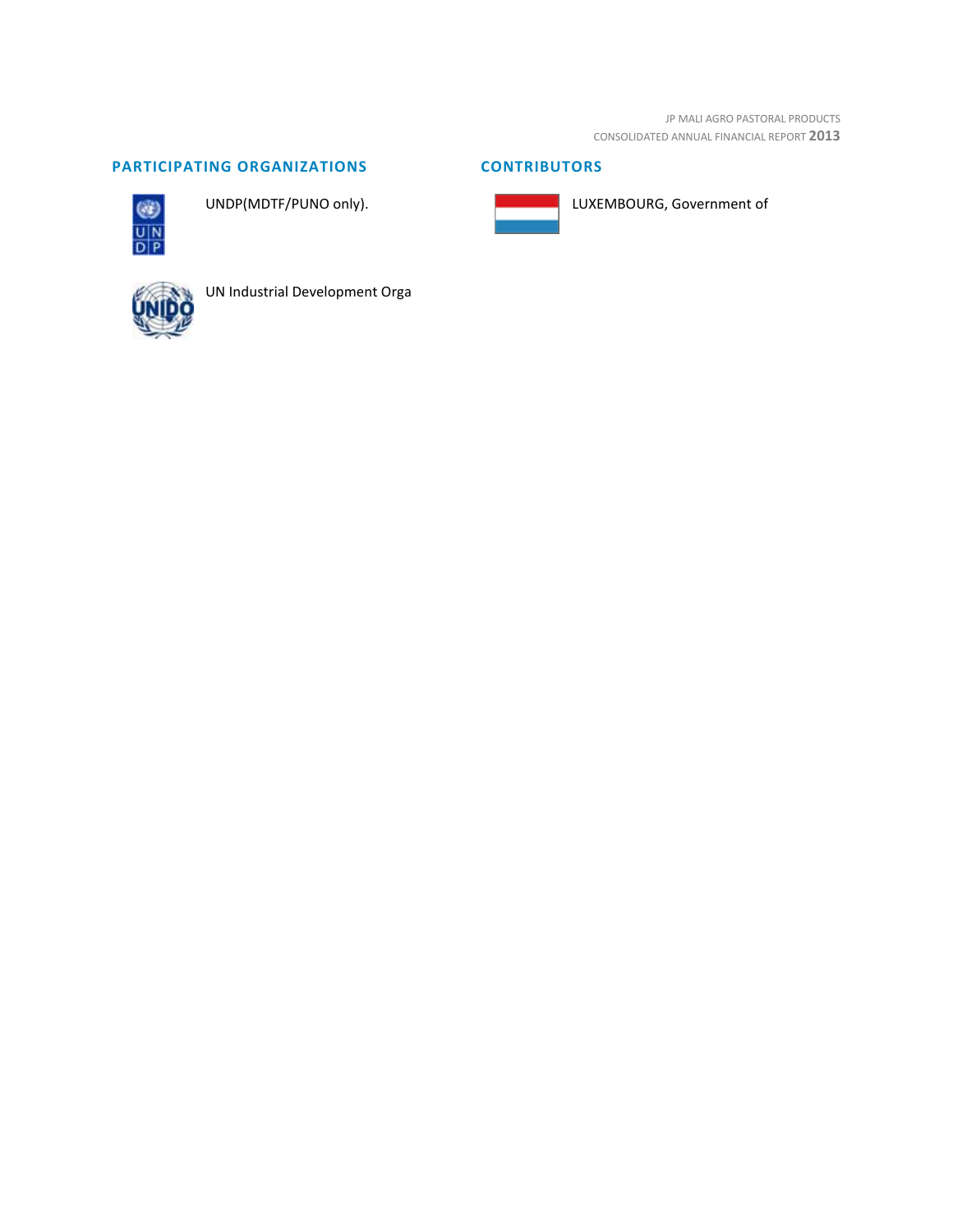#### **DEFINITIONS**

#### **Allocation**

Amount approved by the Steering Committee for a project/programme.

#### **Approved Project/Programme**

A project/programme including budget, etc., that is approved by the Steering Committee for fund allocation purposes.

#### **Contributor Commitment**

Amount(s) committed by a donor to a Fund in a signed Standard Administrative Arrangement with the UNDP Multi-Partner Trust Fund Office (MPTF Office), in its capacity as the Administrative Agent. A commitment may be paid or pending payment.

#### **Contributor Deposit**

Cash deposit received by the MPTF Office for the Fund from a contributor in accordance with a signed Standard Administrative Arrangement.

#### **Delivery Rate**

The percentage of funds that have been utilized, calculated by comparing expenditures reported by a Participating Organization against the 'net funded amount'.

#### **Indirect Support Costs**

A general cost that cannot be directly related to any particular programme or activity of the Participating Organizations. UNDG policy establishes a fixed indirect cost rate of 7% of programmable costs.

#### **Net Funded Amount**

Amount transferred to a Participating Organization less any refunds transferred back to the MPTF Office by a Participating Organization.

#### **Participating Organization**

A UN Organization or other inter-governmental Organization that is an implementing partner in a Fund, as represented by signing a Memorandum of Understanding (MOU) with the MPTF Office for a particular Fund.

#### **Project Expenditure**

The sum of expenses and/or expenditure reported by all Participating Organizations for a Fund irrespective of which basis of accounting each Participating Organization follows for donor reporting.

#### **Project Financial Closure**

A project or programme is considered financially closed when all financial obligations of an operationally completed project or programme have been settled, and no further financial charges may be incurred.

#### **Project Operational Closure**

A project or programme is considered operationally closed when all programmatic activities for which Participating Organization(s) received funding have been completed.

#### **Project Start Date**

Date of transfer of first instalment from the MPTF Office to the Participating Organization.

#### **Total Approved Budget**

This represents the cumulative amount of allocations approved by the Steering Committee.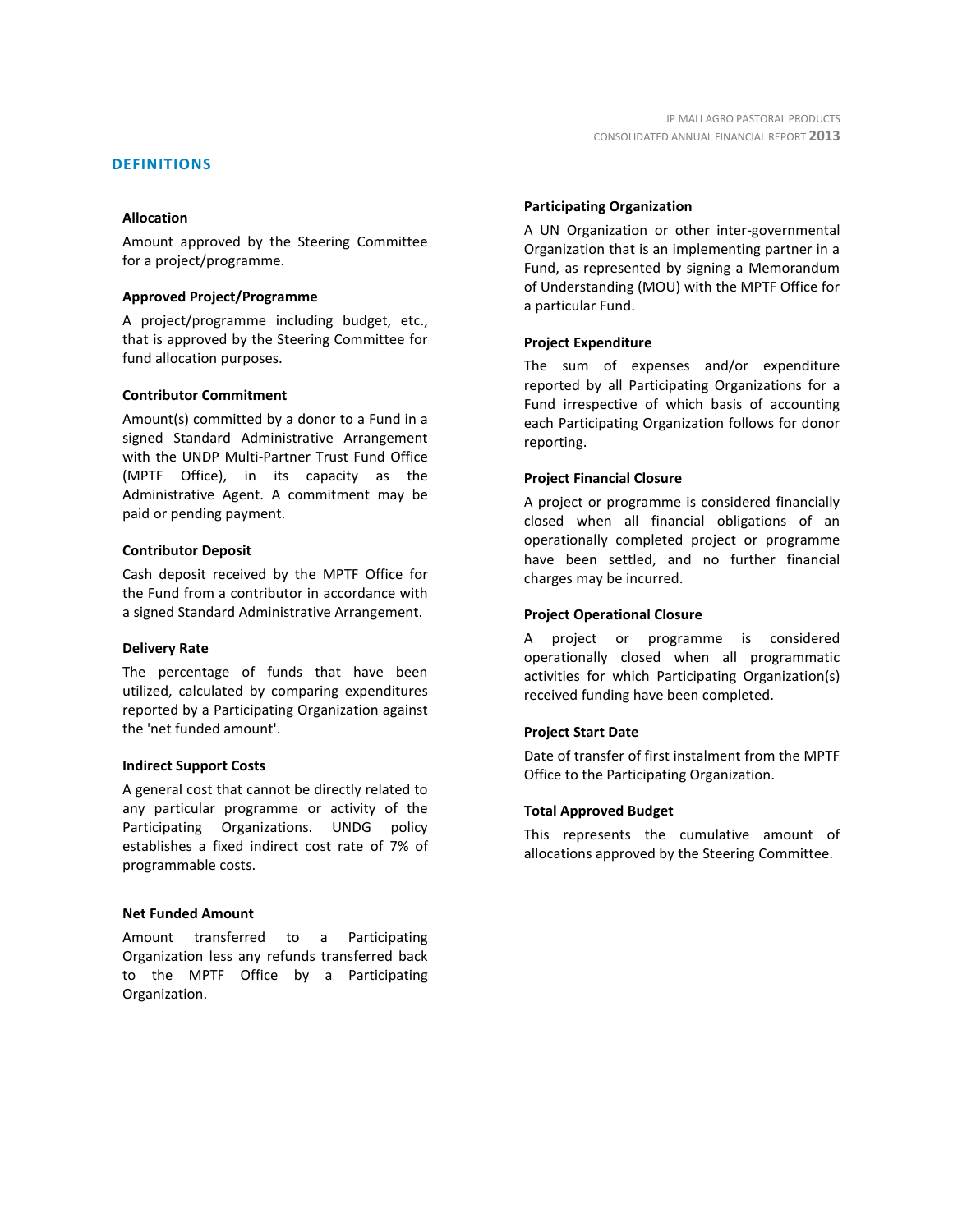## **2013 FINANCIAL PERFORMANCE**

This chapter presents financial data and analysis of the JP Mali Agro Pastoral Products using the passthrough funding modality as of 31 December **2013**. Financial information for this Fund is also available on the MPTF Office GATEWAY, at the following address:

[http://mptf.undp.org/factsheet/fund/JML00.](http://mptf.undp.org/factsheet/fund/JML00)

#### **1. SOURCES AND USES OF FUNDS**

As of 31 December **2013**, one contributor has deposited US\$ **1,373,626** in contributions and US\$ **49,894** has been earned in interest,

bringing the cumulative source of funds to US\$ **1,423,520.** 

Of this amount, US\$ **1,402,546** has been transferred to **2** Participating Organizations, of which US\$ **1,395,398** has been reported as expenditure. The Administrative Agent fee has been charged at the approved rate of 1% on deposits and amounts to US\$ **13,736**. Table 1 provides an overview of the overall sources, uses, and balance of the JP Mali Agro Pastoral Products as of 31 December **2013**.

#### **Table 1. Financial Overview, as of 31 December 2013 (in US Dollars)\***

|                                                           | Annual 2012 | Annual 2013 | <b>Cumulative</b> |
|-----------------------------------------------------------|-------------|-------------|-------------------|
| <b>Sources of Funds</b>                                   |             |             |                   |
| <b>Gross Contributions</b>                                |             |             | 1,373,626         |
| Fund Earned Interest and Investment Income                | 637         | 25          | 40,837            |
| Interest Income received from Participating Organizations | 620         | 754         | 9,057             |
| Refunds by Administrative Agent to Contributors           |             |             |                   |
| Fund balance transferred to another MDTF                  |             |             |                   |
| <b>Other Revenues</b>                                     |             |             |                   |
| <b>Total: Sources of Funds</b>                            | 1,257       | 778         | 1,423,520         |
| <b>Use of Funds</b>                                       |             |             |                   |
| Transfers to Participating Organizations                  | 300,670     |             | 1,402,546         |
| Refunds received from Participating Organizations         |             |             |                   |
| <b>Net Funded Amount to Participating Organizations</b>   | 300,670     |             | 1,402,546         |
| <b>Administrative Agent Fees</b>                          |             |             | 13,736            |
| Direct Costs: (Steering Committee, Secretariatetc.)       |             |             |                   |
| <b>Bank Charges</b>                                       | 7           | 1           | 25                |
| <b>Other Expenditures</b>                                 |             |             |                   |
| <b>Total: Uses of Funds</b>                               | 300,677     | 1           | 1,416,307         |
| Change in Fund cash balance with Administrative Agent     | (299, 420)  | 778         | 7,213             |
| Opening Fund balance (1 January)                          | 305,855     | 6,435       |                   |
| <b>Closing Fund balance (31 December)</b>                 | 6,435       | 7,213       | 7,213             |
| Net Funded Amount to Participating Organizations          | 300,670     |             | 1,402,546         |
| Participating Organizations' Expenditure                  | 318,632     | 2,589       | 1,395,398         |
| <b>Balance of Funds with Participating Organizations</b>  |             |             | 7,148             |

\* Due to rounding of numbers, totals may not add up. This applies to all numbers in this report.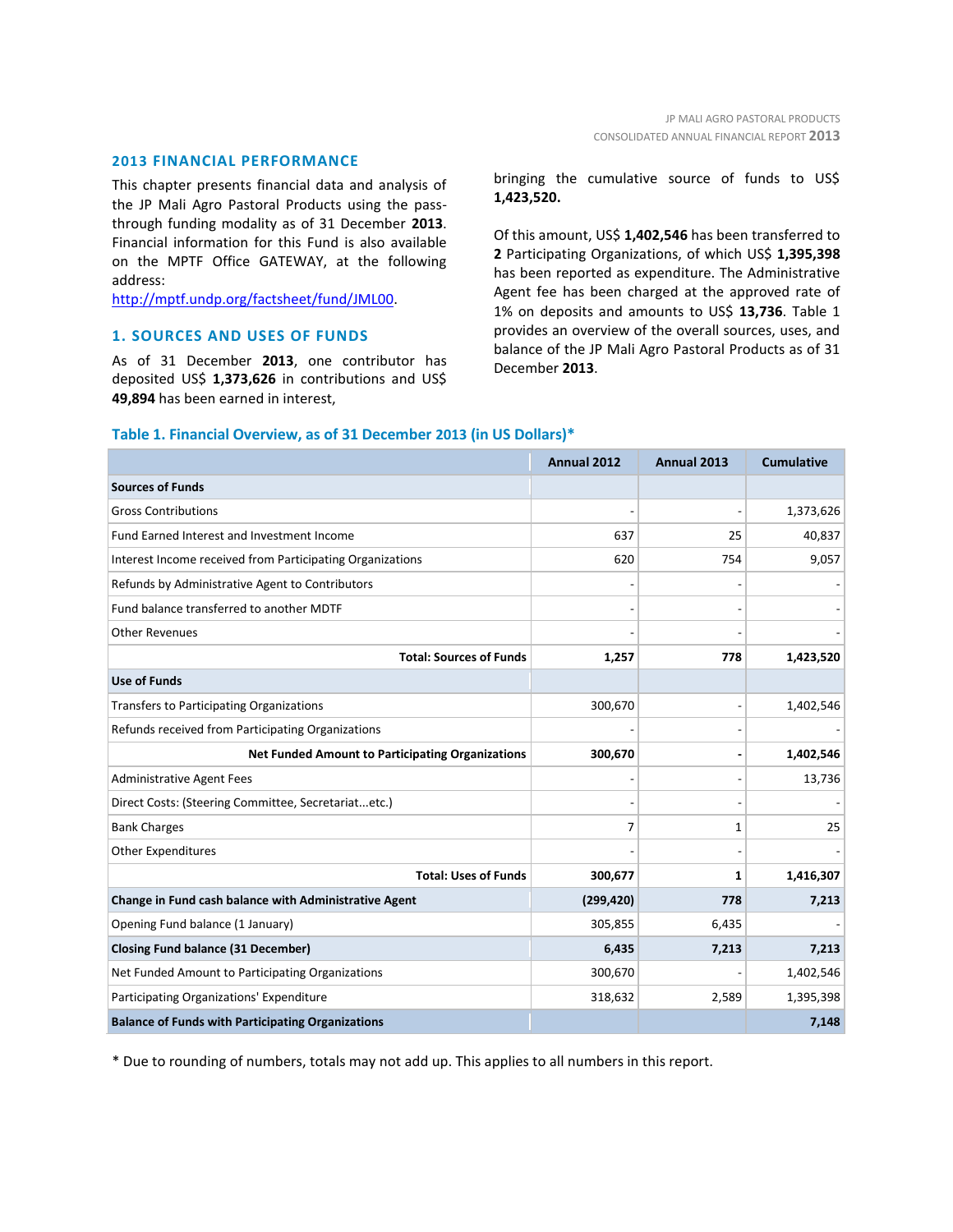## **2. PARTNER CONTRIBUTIONS**

Table 2 provides information on cumulative contributions received from all contributors to this Fund as of 31 December **2013**.

# **Table 2. Contributors' Deposits, as of 31 December 2013 (in US Dollars)\***

| <b>Contributors</b>       | <b>Prior Years</b><br>as of 31-Dec-2012 | <b>Current Year</b><br>Jan-Dec-2013 | <b>Total</b> |
|---------------------------|-----------------------------------------|-------------------------------------|--------------|
| LUXEMBOURG, Government of | 1,373,626                               | -                                   | 1,373,626    |
| <b>Grand Total</b>        | 1,373,626                               |                                     | 1,373,626    |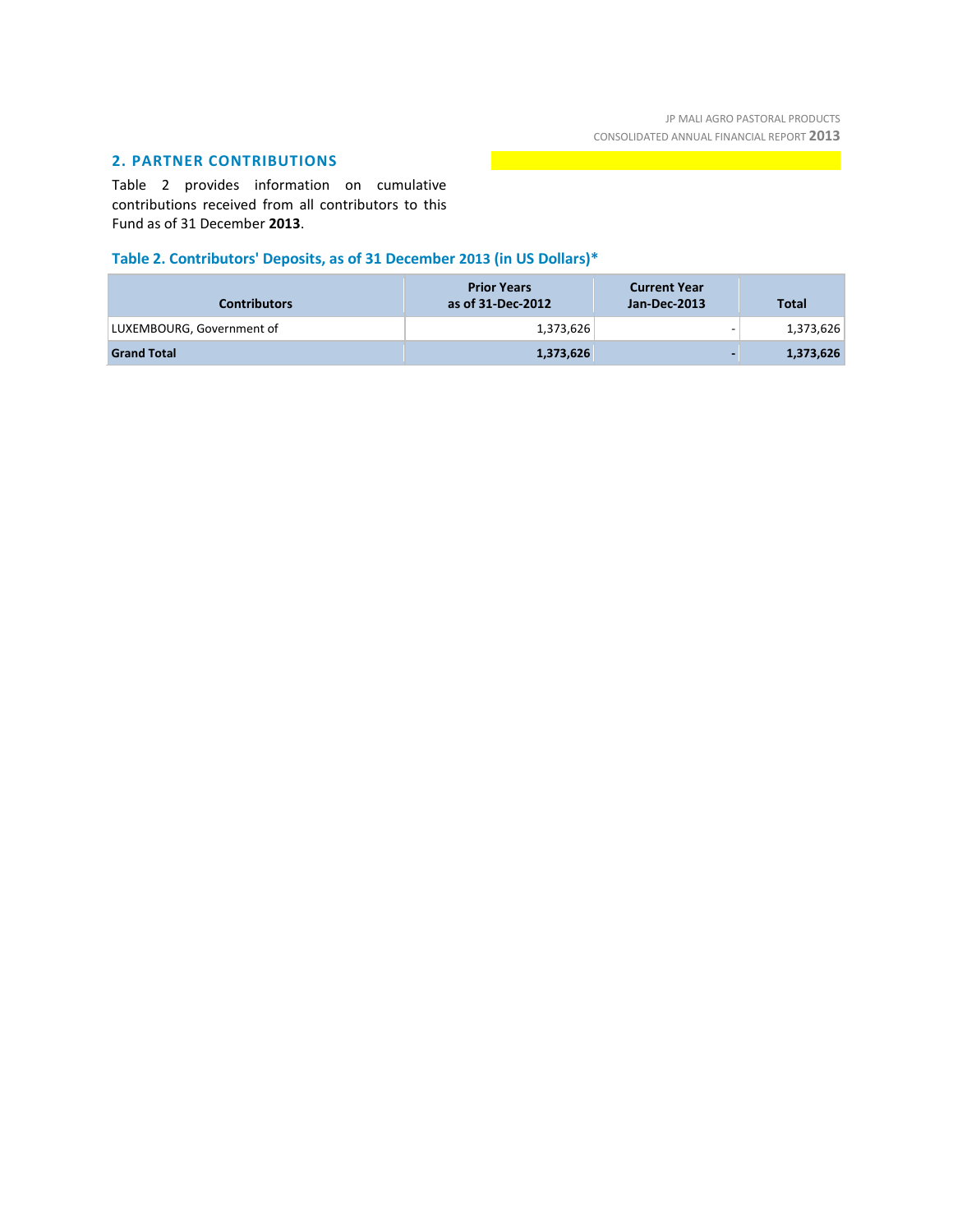## **3. INTEREST EARNED**

Interest income is earned in two ways: 1) on the balance of funds held by the Administrative Agent ('Fund earned interest'), and 2) on the balance of funds held by the Participating Organizations ('Agency earned interest') where their Financial Regulations and Rules allow return of interest

to the AA. As of 31 December **2013**, Fund earned interest amounts to US\$ **40,837** and interest received from Participating Organizations amounts to US\$ **9,057**, bringing the cumulative interest received to US\$ **49,894**. Details are provided in the table below.

#### **Table 3. Sources of Interest and Investment Income, as of 31 December 2013 (in US Dollars)\***

| <b>Interest Earned</b>                     | <b>Prior Years</b><br>as of 31-Dec-2012 | <b>Current Year</b><br>Jan-Dec-2013 | <b>Total</b> |
|--------------------------------------------|-----------------------------------------|-------------------------------------|--------------|
| <b>Administrative Agent</b>                |                                         |                                     |              |
| Fund Earned Interest and Investment Income | 40,812                                  | 25                                  | 40,837       |
| <b>Total: Fund Earned Interest</b>         | 40,812                                  | 25                                  | 40,837       |
| <b>Participating Organization</b>          |                                         |                                     |              |
| <b>UNIDO</b>                               | 8,304                                   | 754                                 | 9,057        |
| <b>Total: Agency earned interest</b>       | 8,304                                   | 754                                 | 9,057        |
| <b>Grand Total</b>                         | 49,116                                  | 778                                 | 49,894       |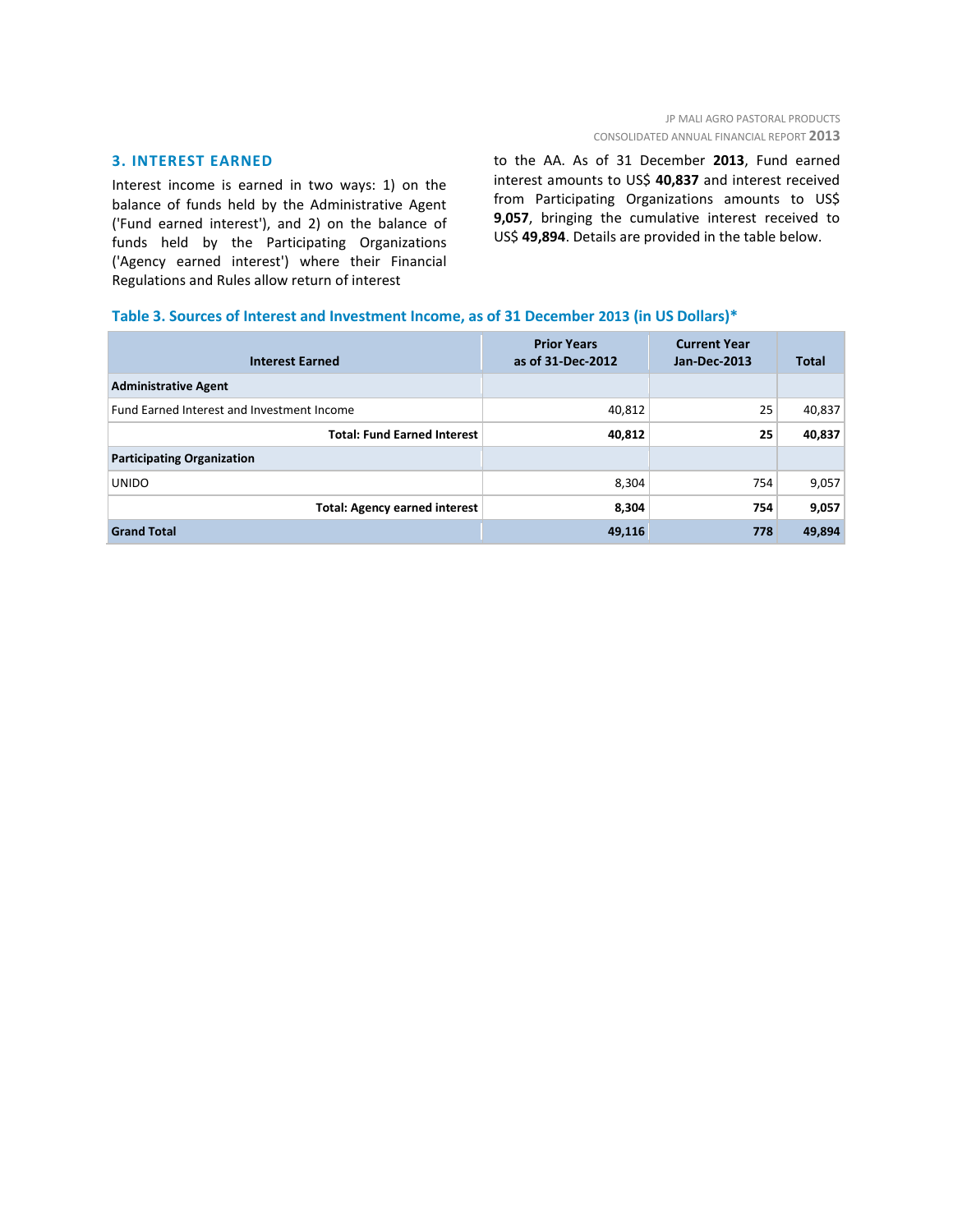## **4. TRANSFER OF FUNDS**

Allocations to Participating Organizations are approved by the Steering Committee and disbursed by the Administrative Agent. As of 31 December **2013**, the AA has transferred US\$ **1,402,546** to **2** Participating Organizations (see list below).

Table 4 provides additional information on the refunds received by the MPTF Office, and the net funded amount for each of the Participating Organizations.

## **Table 4. Transfer, Refund, and Net Funded Amount by Participating Organization, as of 31 December 2013 (in US Dollars)\***

| Participating       | Prior Years as of 31-Dec-2012 |                |                   | <b>Current Year Jan-Dec-2013</b> |                |                   | Total            |                |                   |
|---------------------|-------------------------------|----------------|-------------------|----------------------------------|----------------|-------------------|------------------|----------------|-------------------|
| <b>Organization</b> | <b>Transfers</b>              | <b>Refunds</b> | <b>Net Funded</b> | <b>Transfers</b>                 | <b>Refunds</b> | <b>Net Funded</b> | <b>Transfers</b> | <b>Refunds</b> | <b>Net Funded</b> |
| <b>UNIDO</b>        | 1,402,546                     |                | 1,402,546         |                                  |                |                   | 1.402.546        |                | 1,402,546         |
| <b>Grand Total</b>  | 1,402,546                     |                | 1,402,546         |                                  |                |                   | 1,402,546        |                | 1,402,546         |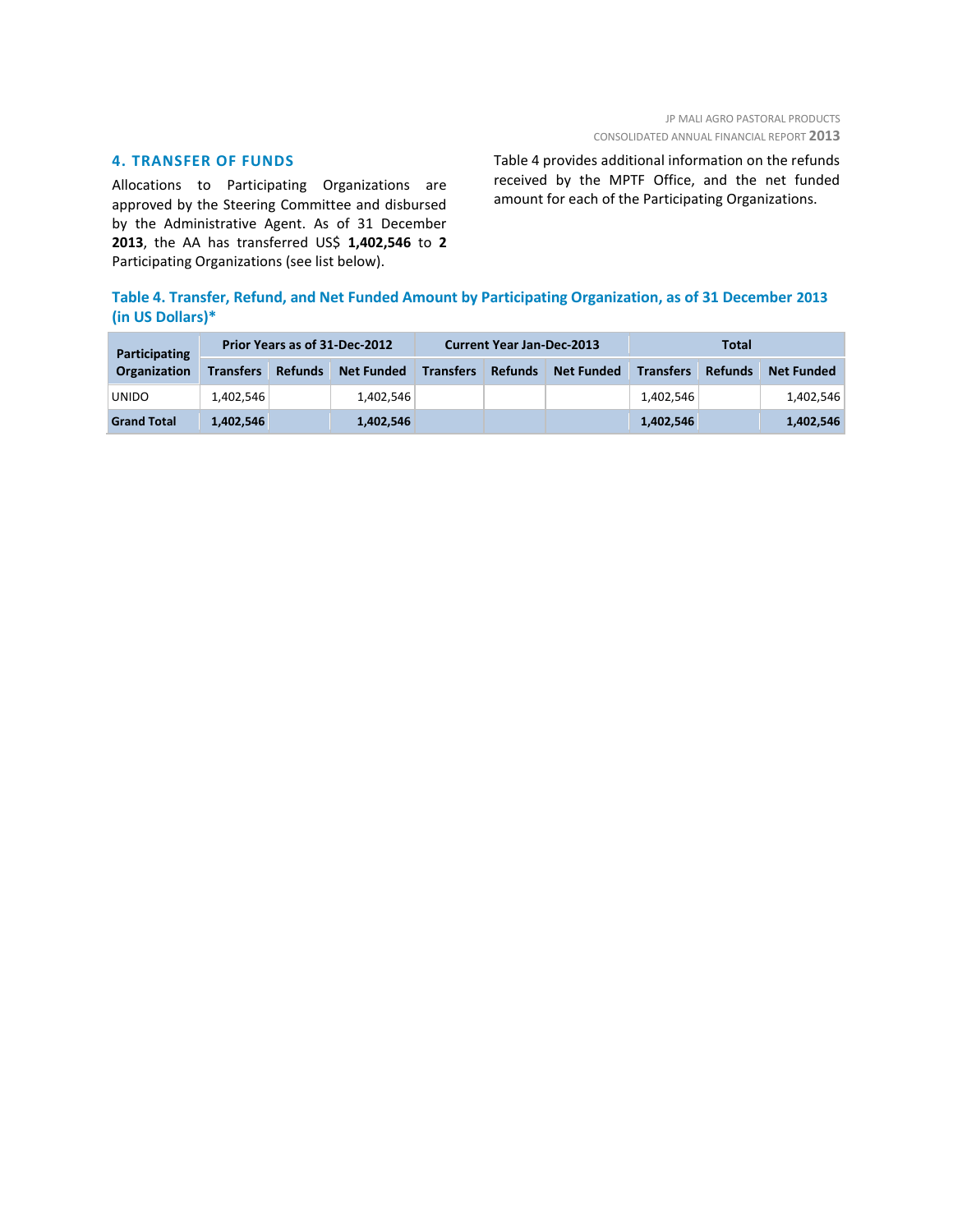## **5. EXPENDITURE AND FINANCIAL DELIVERY RATES**

All final expenditures reported for the year **2013** were submitted by the Headquarters of the Participating Organizations. These were consolidated by the MPTF Office.

## **5.1 EXPENDITURE REPORTED BY PARTICIPATING ORGANIZATION**

As shown in table below, the cumulative net funded amount is US\$ **1,402,546** and cumulative expenditures reported by the Participating Organizations amount to US\$ **1,395,398**. This equates to an overall Fund expenditure delivery rate of **99** percent.

## **Table 5: Net Funded Amount, Reported Expenditure, and Financial Delivery by Participating Organization, as of 31 December 2013 (in US Dollars)\***

|                                      |                           |                                    | <b>Expenditure</b>                      |                                     |                   |                           |
|--------------------------------------|---------------------------|------------------------------------|-----------------------------------------|-------------------------------------|-------------------|---------------------------|
| Participating<br><b>Organization</b> | Approved<br><b>Amount</b> | <b>Net Funded</b><br><b>Amount</b> | <b>Prior Years</b><br>as of 31-Dec-2012 | <b>Current Year</b><br>Jan-Dec-2013 | <b>Cumulative</b> | <b>Delivery Rate</b><br>% |
| <b>UNDP</b>                          | 20.000                    |                                    |                                         |                                     |                   | $\overline{0}$            |
| <b>UNIDO</b>                         | 1,402,545                 | 1,402,546                          | 1,392,809                               | 2,589                               | 1,395,398         | 99.49                     |
| <b>Grand Total</b>                   | 1,422,545                 | 1,402,546                          | 1,392,809                               | 2,589                               | 1,395,398         | 99.49                     |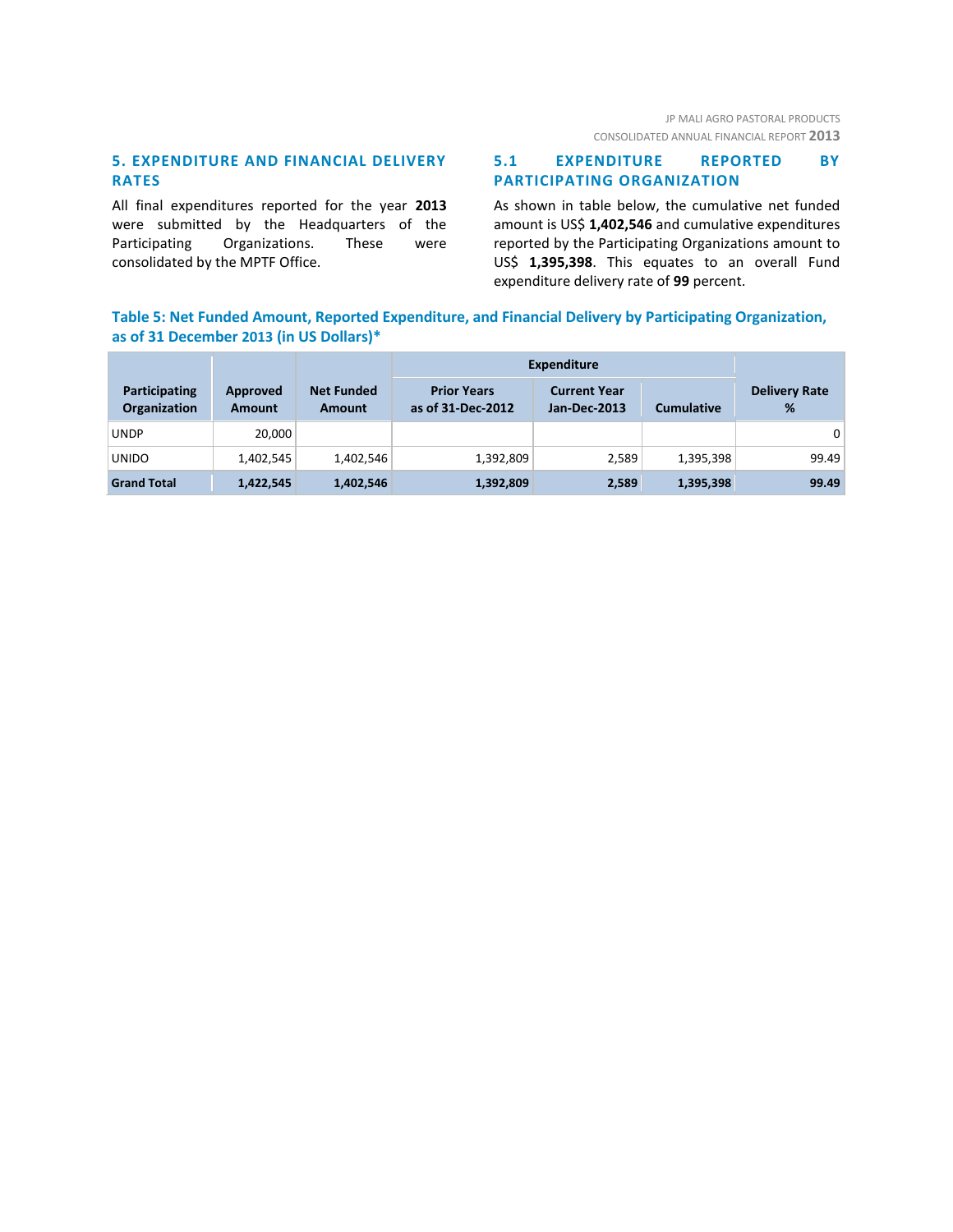## **5.4 EXPENDITURE REPORTED BY CATEGORY**

Project expenditures are incurred and monitored by each Participating Organization and are reported as per the agreed categories for inter-agency harmonized reporting. In 2006 the UN Development Group (UNDG) established six categories against which UN entities must report inter-agency project expenditures. Effective 1 January 2012, the UN Chief Executive Board (CEB) modified these categories as a result of IPSAS adoption to comprise eight categories. All expenditure incurred prior to 1 January 2012 have been reported in the old categories; post 1 January 2012 all expenditure are reported in the new eight categories. The old and new categories are noted to the right.

Table 6 reflects expenditure reported in the UNDG expense categories. Where the Fund has been operational pre and post 1 January 2012, the expenditures are reported using both categories. Where a Fund became operational post 1 January 2012, only the new categories are used.

| <b>2012 CEB</b><br><b>Expense Categories</b> |                              | <b>2006 UNDG</b><br><b>Expense Ca</b> |                  |  |
|----------------------------------------------|------------------------------|---------------------------------------|------------------|--|
| 1.                                           | Staff and personnel<br>costs | 1.                                    | Supplie<br>commo |  |
| 2.                                           | Supplies, commodities        |                                       | equipn           |  |
|                                              | and materials                |                                       | transp           |  |
| 3.                                           | Equipment, vehicles,         | 2.                                    | Person           |  |
|                                              | furniture and                | 3.                                    | Trainin          |  |
|                                              | depreciation                 |                                       | counte           |  |
| 4.                                           | Contractual services         | 4.                                    | Contra           |  |
| 5.                                           | Travel                       | 5.                                    | Other            |  |
| 6.                                           | Transfers and grants         | 6.                                    | Indirec          |  |
|                                              |                              |                                       |                  |  |

- 7. General operating expenses
- 8. Indirect costs

| <b>2006 UNDG</b><br><b>Expense Categories</b> |           |  |  |
|-----------------------------------------------|-----------|--|--|
| 1.                                            | Supplies, |  |  |

- odities, nent & ort **nel**
- 3. Training erparts
- ncts
- direct costs
- t costs

|                                                      | <b>Expenditure</b>                      |                                            |              |                                                     |
|------------------------------------------------------|-----------------------------------------|--------------------------------------------|--------------|-----------------------------------------------------|
| Category                                             | <b>Prior Years</b><br>as of 31-Dec-2012 | <b>Current Year</b><br><b>Jan-Dec-2013</b> | <b>Total</b> | <b>Percentage of Total</b><br><b>Programme Cost</b> |
| Supplies, Commodities, Equipment and Transport (Old) | 173,568                                 | $\overline{a}$                             | 173,568      | 13.29                                               |
| Personnel (Old)                                      | 504,480                                 | $\overline{a}$                             | 504,480      | 38.62                                               |
| Training of Counterparts(Old)                        | 162,836                                 | $\overline{a}$                             | 162,836      | 12.47                                               |
| Contracts (Old)                                      | 76,846                                  | $\overline{a}$                             | 76,846       | 5.88                                                |
| Other direct costs (Old)                             | 88,333                                  | $\overline{a}$                             | 88,333       | 6.76                                                |
| Staff & Personnel Cost (New)                         | 131,537                                 | 2,684                                      | 134,221      | 10.28                                               |
| Suppl, Comm, Materials (New)                         |                                         |                                            |              |                                                     |
| Equip, Veh, Furn, Depn (New)                         | 40,476                                  | (248)                                      | 40,228       | 3.08                                                |
| Contractual Services (New)                           | 8,817                                   | 19                                         | 8,836        | 0.68                                                |
| Travel (New)                                         | 30,915                                  | 68                                         | 30,983       | 2.37                                                |
| Transfers and Grants (New)                           |                                         |                                            |              |                                                     |
| <b>General Operating (New)</b>                       | 86,042                                  | (103)                                      | 85,939       | 6.58                                                |
| <b>Programme Costs Total</b>                         | 1,303,850                               | 2,420                                      | 1,306,270    | 100.00                                              |
| Indirect Support Costs Total                         | 88,959                                  | 169                                        | 89,128       | 6.82                                                |
| <b>Total</b>                                         | 1,392,809                               | 2,589                                      | 1,395,398    |                                                     |

## **Table 6. Expenditure by UNDG Budget Category, as of 31 December 2013 (in US Dollars)\***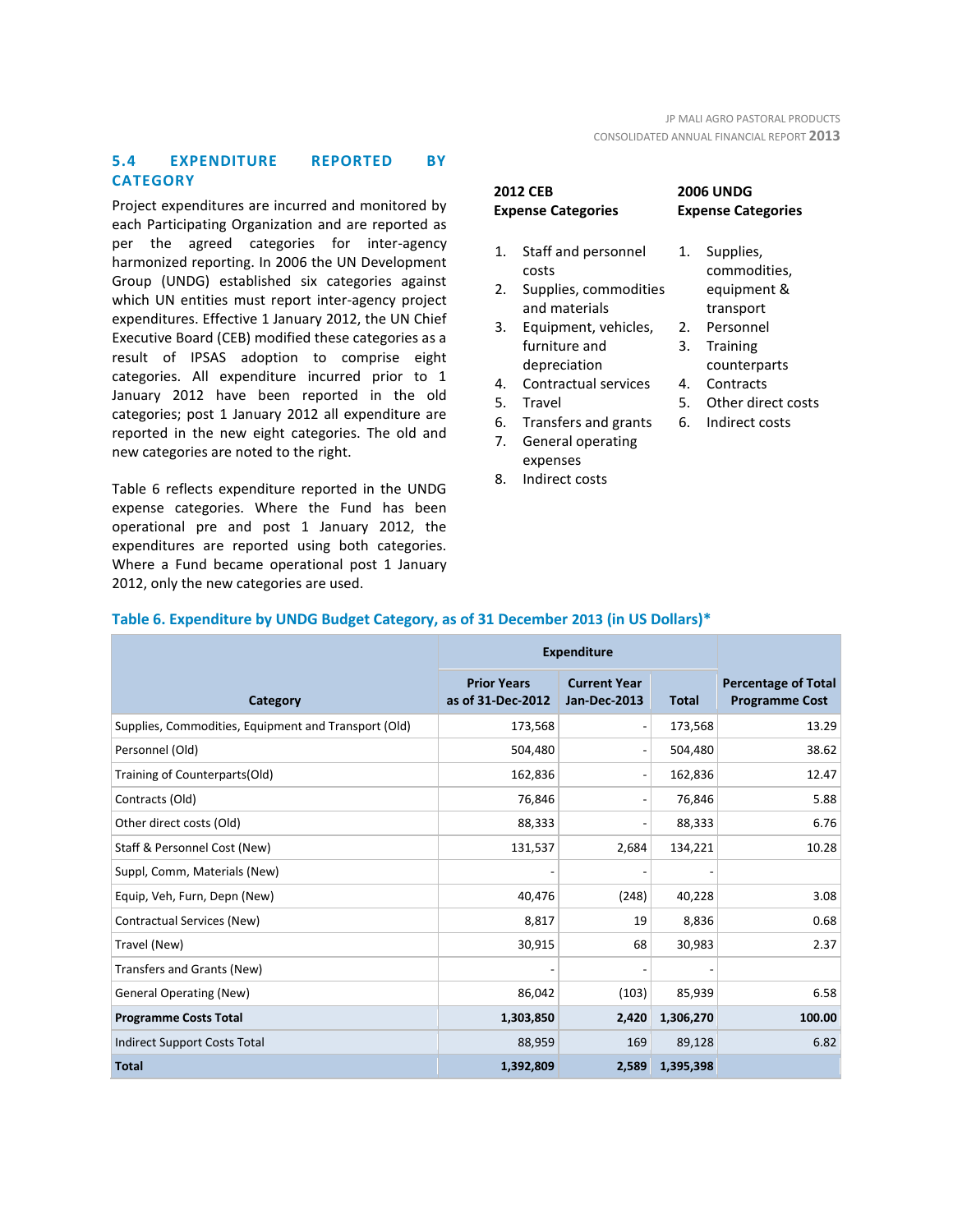**Indirect Support Costs:** The timing of when Indirect Support Costs are charged to a project depends on each Participating Organization's financial regulations, rules or policies. These Support Costs can be deducted upfront on receipt of a transfer based on the approved programmatic amount, or a later stage during implementation.

Therefore, the Indirect Support Costs percentage may appear to exceed the agreed upon rate of 7% for ongoing projects, whereas when all projects are financially closed, this number is not to exceed 7%.